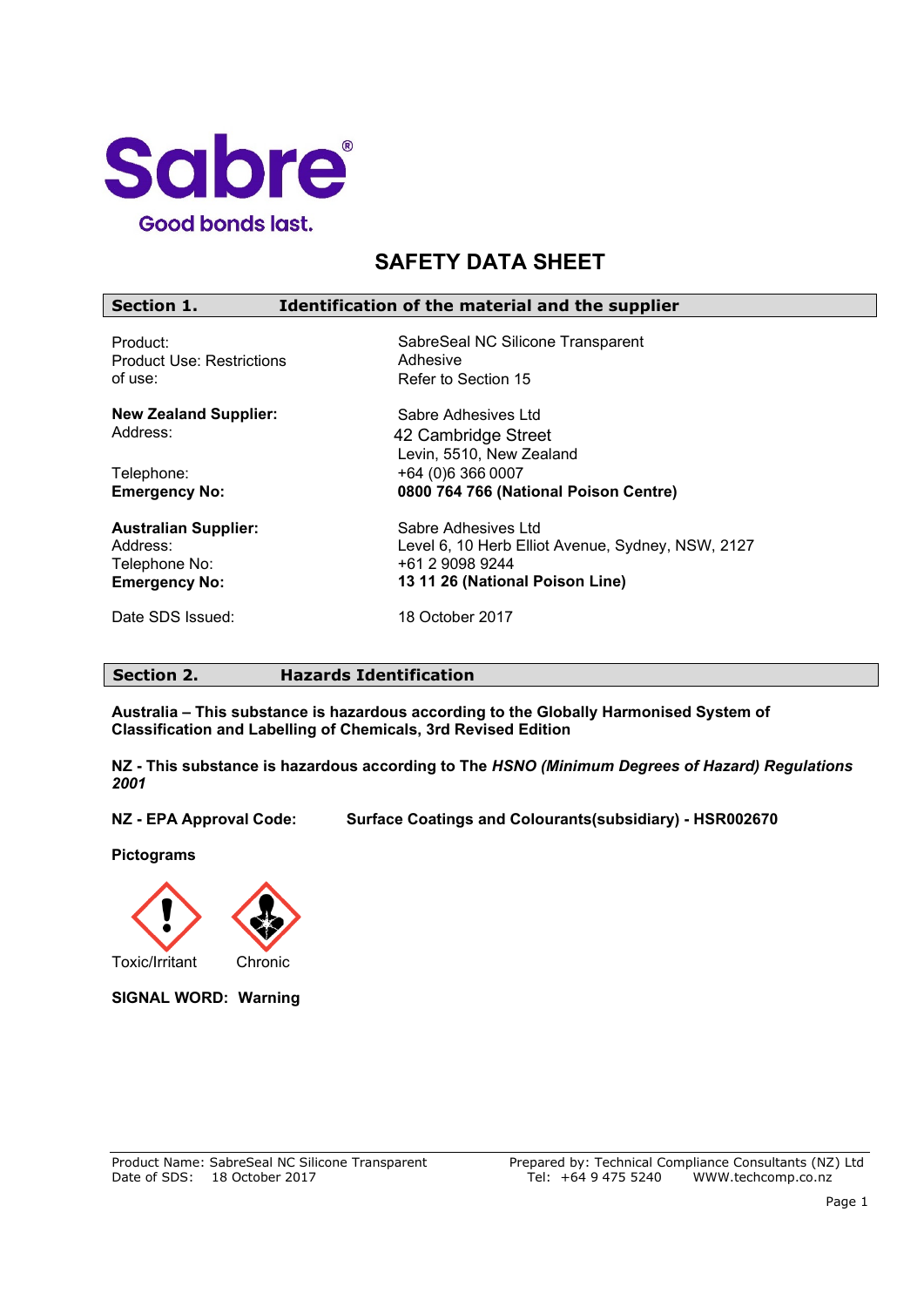| <b>HSNO Class.</b> | <b>Hazard</b><br>Code | <b>Hazard Statement</b>                              | <b>GHS Category</b> |
|--------------------|-----------------------|------------------------------------------------------|---------------------|
| 6.3A               | H <sub>315</sub>      | Causes skin irritation.                              | Category 2          |
| 6.4A               | H <sub>3</sub> 19     | Causes serious eye irritation.                       | Category 2A         |
| 6.5B               | H317                  | May cause an allergic skin reaction.                 | Category 1          |
| 6.8B               | H <sub>361</sub>      | Suspected of damaging fertility or the unborn child. | Category 2          |

| <b>Prevention Code</b> | <b>Prevention Statement</b>                                               |
|------------------------|---------------------------------------------------------------------------|
| P <sub>103</sub>       | Read label before use.                                                    |
| P201                   | Obtain special instructions before use.                                   |
| P <sub>202</sub>       | Do not handle until all safety precautions have been read and understood. |
| P <sub>261</sub>       | Avoid breathing fumes and vapours.                                        |
| P <sub>264</sub>       | Wash hands thoroughly after handling.                                     |
| P272                   | Contaminated work clothing should not be allowed out of the workplace.    |
| P <sub>280</sub>       | Wear protective clothing.                                                 |
| P281                   | Use personal protective equipment as required.                            |

| <b>Response Code</b> | <b>Response Statement</b>                                                   |
|----------------------|-----------------------------------------------------------------------------|
| P362                 | Take off contaminated clothing and wash before re-use.                      |
| P302 + P352          | IF ON SKIN: Wash with plenty of soap and water.                             |
| P305 + P351+P338     | IF IN EYES: Rinse cautiously with water for several minutes. Remove contact |
|                      | lenses, if present and easy to do. Continue rinsing.                        |
| $P308 + P313$        | IF exposed or concerned: Get medical advice/ attention.                     |
| $P333 + P313$        | If skin irritation or rash occurs: Get medical advice/attention.            |
| $P337 + P313$        | If eye irritation persists: Get medical advice/attention.                   |
|                      |                                                                             |

| <b>Storage Code</b> | <b>Storage Statement</b> |
|---------------------|--------------------------|
| P405                | Store locked up.         |

| <b>Disposal Code</b>     | <b>Disposal Statement</b>                     |
|--------------------------|-----------------------------------------------|
| $\vert$ P <sub>501</sub> | Dispose of according to the local authorities |

# **Section 3. Composition of hazardous Ingredients**

| Ingredients                         | Wt%         | <b>CAS NUMBER.</b> |
|-------------------------------------|-------------|--------------------|
| Methyl Tris (Methyl Ethyl Ketoximo) | $1 - 10$    | 22984-54-9         |
| Silane)                             |             |                    |
| Octamethylcyclotetrasiloxane        | $0.1 - 1.0$ | 556-67-2           |

# **Section 4. First Aid Measures**

Routes of Exposure:

If in Eyes Rinse cautiously with water for several minutes. Remove contact lenses, if present and easy to do. Continue rinsing. If eye irritation persists: Get medical advice.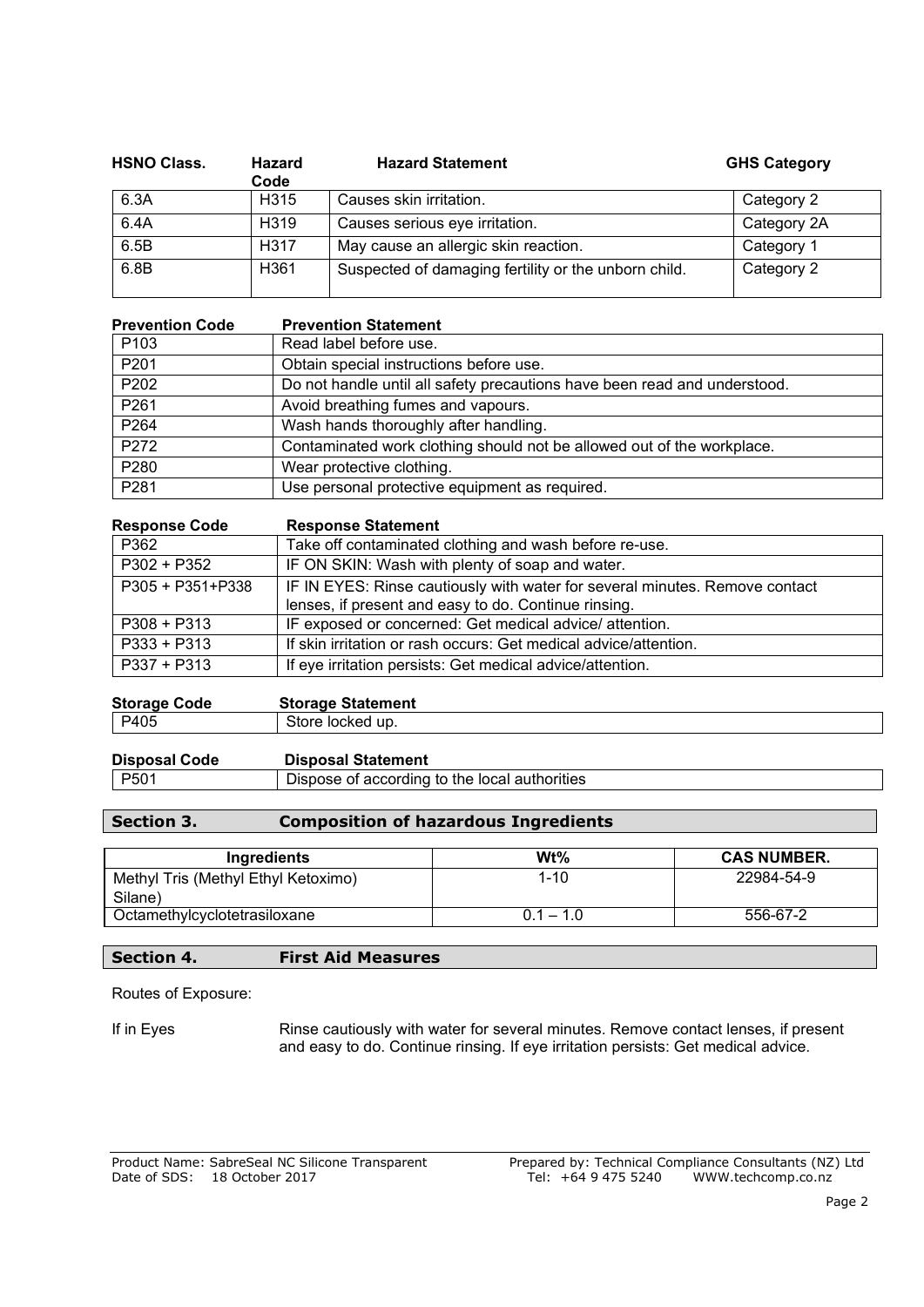| If on Skin   | Rinse skin with water/shower. Take off contaminated clothing and wash before re-<br>use. If skin irritation or rash occurs: Get medical advice/attention.                                                                                               |
|--------------|---------------------------------------------------------------------------------------------------------------------------------------------------------------------------------------------------------------------------------------------------------|
| If Swallowed | DO NOT induce vomiting. Rinse mouth thoroughly with water. Get medical attention<br>if a symptom persists.                                                                                                                                              |
| If Inhaled   | Remove person to fresh air. Remove contaminated clothing and loosen remaining<br>clothing. Allow person to assume most comfortable position and keep warm.<br>Keep at rest until fully recovered. Get medical advice if breathing becomes<br>difficult. |

#### **Most important symptoms and effects, both acute and delayed**

May cause an allergic skin reaction.

| <b>Section 5.</b>                                                            | <b>Fire Fighting Measures</b>                                                                                                                                                                                                                                                         |
|------------------------------------------------------------------------------|---------------------------------------------------------------------------------------------------------------------------------------------------------------------------------------------------------------------------------------------------------------------------------------|
|                                                                              |                                                                                                                                                                                                                                                                                       |
| <b>Hazard Type</b>                                                           | The product is not flammable.                                                                                                                                                                                                                                                         |
| <b>Hazards from</b>                                                          | Carbon dioxide, carbon monoxide, silicon oxides, and nitrogen oxides. At                                                                                                                                                                                                              |
| products                                                                     | temperatures above 150 °C formaldehyde will form.                                                                                                                                                                                                                                     |
| <b>Suitable Extinguishing</b><br>media                                       | Water, alcohol-resistant foam, carbon dioxide, dry chemical.                                                                                                                                                                                                                          |
| <b>Precautions for</b><br>firefighters and special<br>protective<br>clothing | NIOSH-approved self-contained breathing apparatus and full protective clothing<br>must be worn in case of fire. Remove undamaged containers from fire area if it is<br>safe to do so. Use extinguishing media that is<br>suitable to local circumstances and surrounding environment. |
| <b>HAZCHEM CODE</b>                                                          | None allocated                                                                                                                                                                                                                                                                        |

# **Section 6. Accidental Release Measures**

For personal protection, see Section 8. Evacuate all unprotected personnel and ventilate area. Ensure adequate ventilation.

Prevent spillage from entering drainage/sewer systems.

Wipe or soak with inert liquid binding material (sand, sawdust, etc.). Scrape away cured material. Dispose the spilt material according to local or national regulations. Dispose of according to Local Regulations.

#### **Section 7. Handling and Storage**

#### **Handling:**

- Read label before use.
- Obtain special instructions before use.
- Do not handle until all safety precautions have been read and understood.
- Avoid breathing fumes and vapours.
- Wash hands thoroughly after handling.
- Contaminated work clothing should not be allowed out of the workplace.
- Wear protective clothing.
- Use personal protective equipment as required.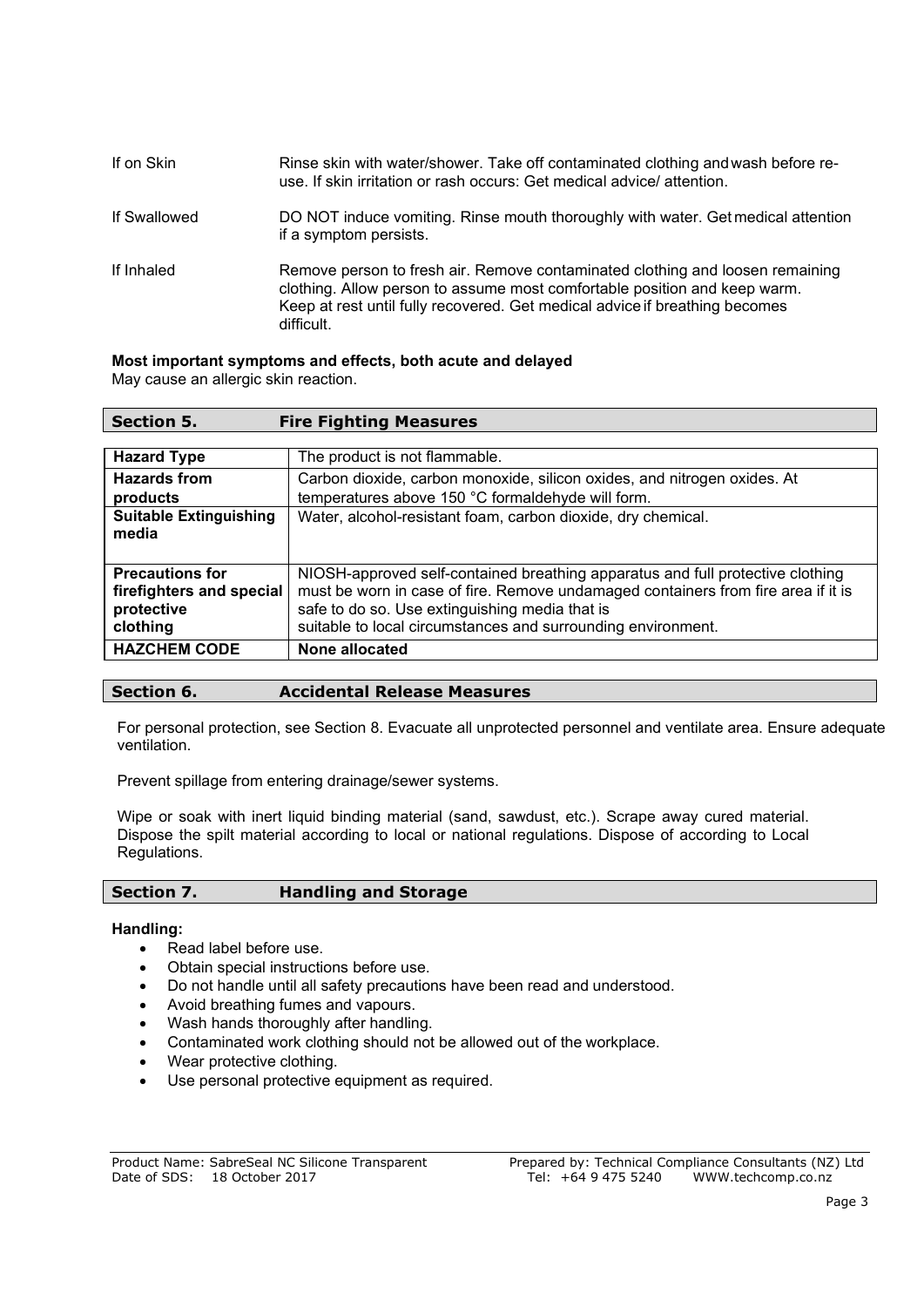- Sealant releases methylethylketoxime (MEKO) during application and curing therefore ensure good ventilation during use.
- Avoid contact with skin and eyes. Do not eat, drink, or smoke when using the product.

#### **Storage:**

- Store locked up.
- Ensure containers and cartridges are tightly closed.
- Store in a dry, well-ventilated area, and protected from direct sunlight with temperature not exceeding 30 °C.
- Store away from incompatible materials listed in Section 10.

#### **Section 8 Exposure Controls / Personal Protection**

#### **Exposure Limit Values:**

#### **WORKPLACE EXPOSURE STANDARDS (provided for guidance only)**

|                  | TWA         | STEL        |  |
|------------------|-------------|-------------|--|
| <b>Substance</b> | ppm $mg/m3$ | ppm $mg/m3$ |  |

No ingredients have exposure limits

Workplace Exposure Standard – Time Weighted Average (WES-TWA*).The time-weighted average exposure standard designed to protect the worker from the effects of long-term exposure.* Workplace Exposure Standard – Short-Term Exposure Limit (WESSTEL). *The 15-minute average exposure standard.* Applies to any 15- Minute period in the working day and is designed to protect the worker against adverse effects of irritation, chronic or irreversible tissue change, or narcosis that may increase the likelihood of accidents. The WES-STEL is not an alternative to the WES-TWA; both the short-term and time-weighted average exposures apply.

#### **Engineering Controls**

Product curing may form hazardous compounds. Ensure adequate ventilation and minimise workplace exposure concentrations.



#### **Personal Protection Equipment**

| <b>Eyes</b>        | Protective goggles/safety glasses.                                                                                                                                                                                                                                                |
|--------------------|-----------------------------------------------------------------------------------------------------------------------------------------------------------------------------------------------------------------------------------------------------------------------------------|
| <b>Hands and</b>   | Suitable impervious protective gloves (latex, nitrile, etc.). Breakthrough time is not                                                                                                                                                                                            |
| <b>Skin</b>        | tested for this product. Change gloves often if possible.                                                                                                                                                                                                                         |
| <b>Respiratory</b> | A NIOSH-approved respirator with filter for organic vapours is recommended where                                                                                                                                                                                                  |
|                    | local ventilation is not adequate.                                                                                                                                                                                                                                                |
| <b>Hygiene</b>     | Remove immediately all contaminated clothing. Do not inhale vapour. Wash hands and<br>contaminated areas with water and soap before leaving the work<br>site. Change clothing before leaving workplace and wash before reuse. Do not eat,<br>drink, or smoke while using product. |

# **Section 9 Physical and Chemical Properties**

| Appearance    | Thixotropic paste   |
|---------------|---------------------|
| <b>Colour</b> | Not available       |
| Odour         | Slight unique odour |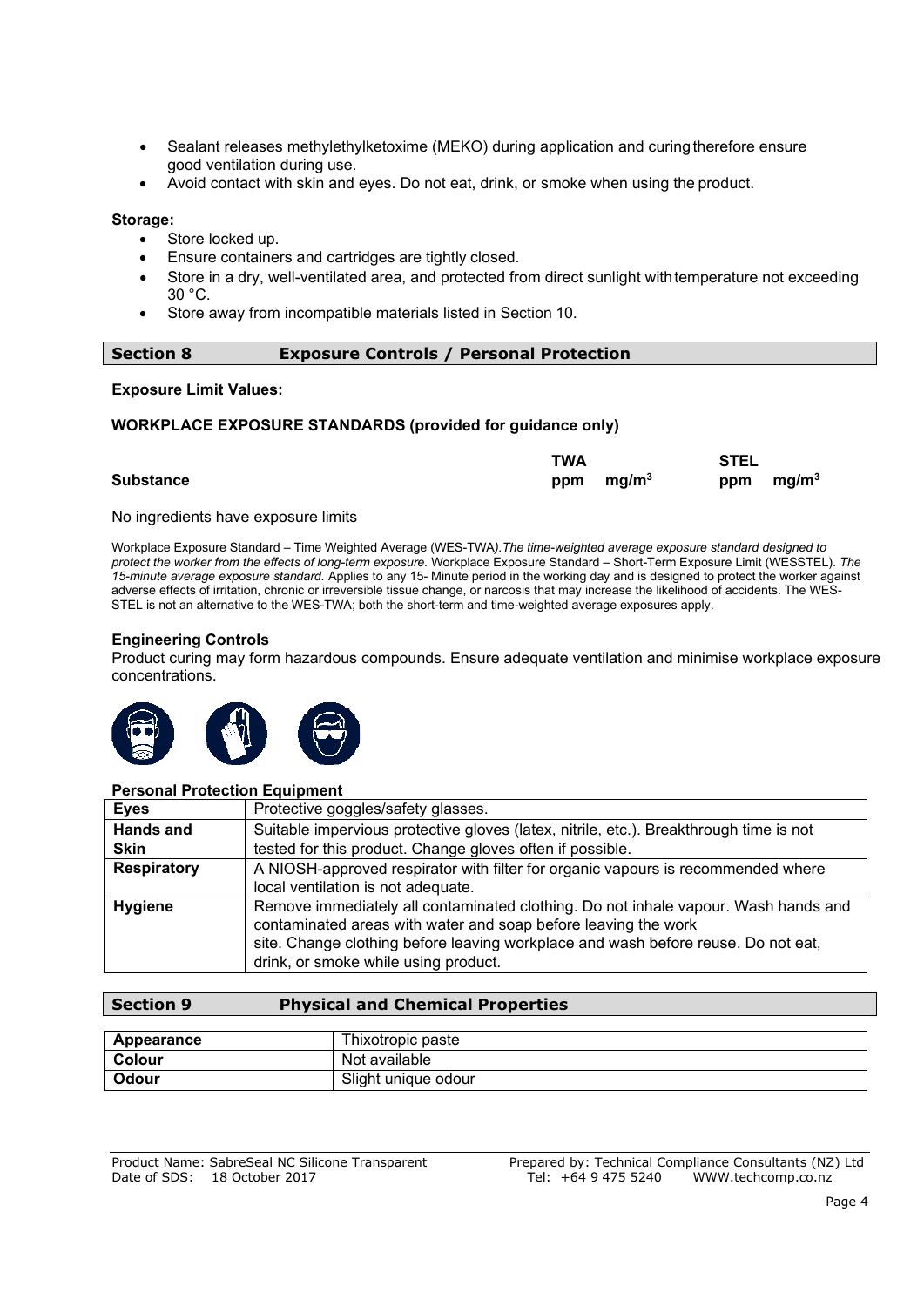| <b>Odour Threshold</b>        | Not available |
|-------------------------------|---------------|
| рH                            | Not available |
| <b>Boiling Point</b>          | Not available |
| <b>Melting Point</b>          | Not available |
| <b>Freezing Point</b>         | Not available |
| <b>Flash Point</b>            | Not available |
| <b>Flammability</b>           | Not flammable |
| <b>Upper and Lower</b>        | Not available |
| <b>Explosive Limits</b>       |               |
| <b>Vapour Pressure</b>        | Not available |
| <b>Vapour Density</b>         | Not available |
| <b>Relative Density</b>       | 1.04          |
| <b>Solubility</b>             | Not available |
| <b>Partition Coefficient:</b> | Not available |
| <b>Auto Ignition temp</b>     | Not available |
| Oxidising                     | Not available |
| <b>Viscosity</b>              | Not available |
| <b>Evaporation Rate</b>       | Not available |

# **Section 10. Stability and Reactivity**

| <b>Stability of Substance</b>  | Stable under recommended handling and storage conditions.                                                                                                                                                        |
|--------------------------------|------------------------------------------------------------------------------------------------------------------------------------------------------------------------------------------------------------------|
| <b>Conditions to Avoid</b>     | Exposure to water/water vapour and humid air. Strong oxidising agents.                                                                                                                                           |
| <b>Hazardous reactions</b>     | Hazardous polymerisation will not occur. Can react with strong oxidising<br>agents. Hazardous decomposition products will be formed if exposed to<br>water or humid air, and if used at elevated<br>temperature. |
| <b>Incompatible Materials</b>  | Moisture and strong oxidising agents.                                                                                                                                                                            |
| <b>Hazardous Decomposition</b> | Methylethylketoxime (MEKO) is formed after exposure to water                                                                                                                                                     |
| <b>Products</b>                | or moisture in air. Formaldehyde is formed at elevated                                                                                                                                                           |
|                                | temperature.                                                                                                                                                                                                     |

| <b>Section 11</b>     | <b>Toxicological Information</b>                                   |
|-----------------------|--------------------------------------------------------------------|
| <b>Acute Effects:</b> |                                                                    |
| <b>Swallowed</b>      | Not applicable.Methyltris(ethylmethylketoxime)silane >2,520 mg/kg  |
| <b>Dermal</b>         | Not applicable. Methyltris(ethylmethylketoxime)silane >2,000 mg/kg |
| Inhalation            | Not applicable.                                                    |
| Eye                   | Causes serious eye irritation.                                     |
| <b>Skin</b>           | Causes skin irritation. May cause an allergic skin reaction.       |

**Chronic Effects:**

| Not applicable.                                      |
|------------------------------------------------------|
| Suspected of damaging fertility or the unborn child. |
|                                                      |
| Not applicable.                                      |
| Not applicable.                                      |
| Not applicable.                                      |
|                                                      |

Product Name: SabreSeal NC Silicone Transparent Date of SDS: 18 October 2017

Prepared by: Technical Compliance Consultants (NZ) Ltd Tel: +64 9 475 5240 [WWW.techcomp.co.nz](http://www.techcomp.co.nz/)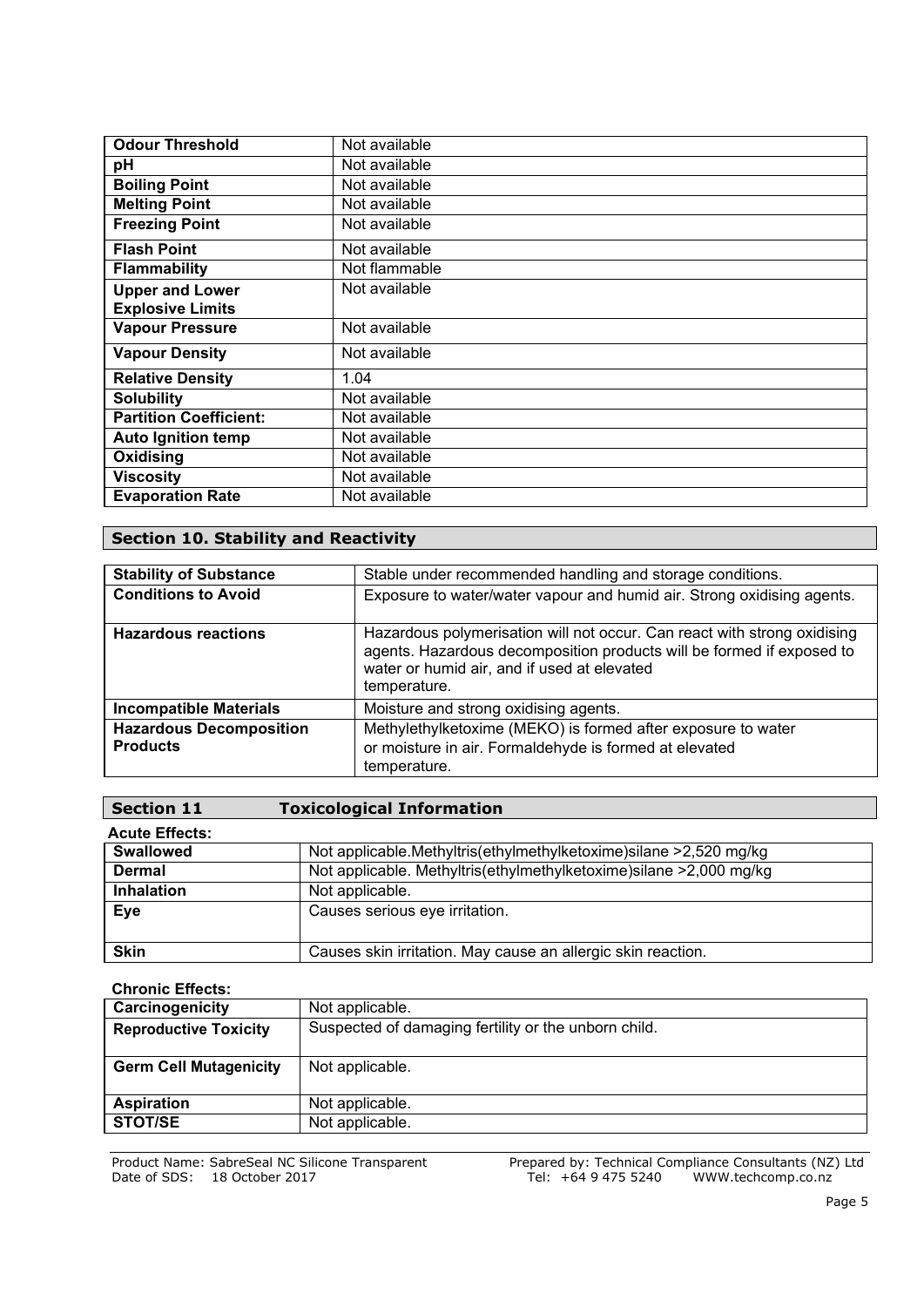| <b>STOT/RE</b> | May cause damage to organs through prolonged or repeated exposure. |
|----------------|--------------------------------------------------------------------|
|                |                                                                    |

#### **Additional notes:**

This product will release methylethylketoxime (MEKO) on curing or in contact with water/moisture. A lifetime (about two years) inhalation study in male and female mice and rats revealed that liver tumours were observed in male mice and rats at a high exposure level of 375 ppm.

# **Section 12. Ecotoxicological Information**

No adverse effect on aquatic organisms is predicted based on available information and/or concentration of component.

Individual components of this mixture have been independently tested by the raw material suppliers and any known results have been presented below. The results for the individual components may not be representative of the ecological toxicity of this finished product. This finished product has not been tested to determine individual toxicological/ecological limits.

| Persistence and degradability | Product:                   | Methyltris(ethylmethylketoxime) silane Not |
|-------------------------------|----------------------------|--------------------------------------------|
|                               | No data available          | readily biodegradable.                     |
|                               |                            | Exposure for 21 days, 14.5%                |
|                               |                            | biodegradation.                            |
| <b>Bioaccumulation</b>        | Product:                   | Methyltris(ethylmethylketoxime) silane Log |
|                               | No data available          | Kow: 11.2                                  |
| <b>Mobility in Soil</b>       | Product: No data available |                                            |
| Other adverse effects         | Product: No data available |                                            |
|                               |                            |                                            |

| Methyltris(ethylmethylketoxime) silane    |                                          |
|-------------------------------------------|------------------------------------------|
| Toxicity to fish                          | Exposure for 96 hours, LC50: >120 mg/L   |
| Toxicity to crustacean                    | Exposure for 48 hours, EC50: >120 mg/L   |
| Toxicity to algae or other aquatic plants | Exposure for 72 hours, $_{EC50}$ 94 mg/L |
|                                           |                                          |

# **Section 13. Disposal Considerations**

Disposal Method: Triple rinse and dispose of according to Local Regulations.

Precautions: None known.

#### **Section 14 Transport Information**

This product is NOT classified as a Dangerous Good for transport in Australia; ADG 7 This product is NOT classified as a Dangerous Good for transport: NZS 5433:2012

| <b>Section 15</b> | <b>Regulatory Information</b> |
|-------------------|-------------------------------|
|                   |                               |

#### **Australia:**

Australia – This substance is hazardous according to the Globally Harmonised System of Classification and Labelling of Chemicals, 3rd Revised Edition

Poison Schedule No: Not Scheduled